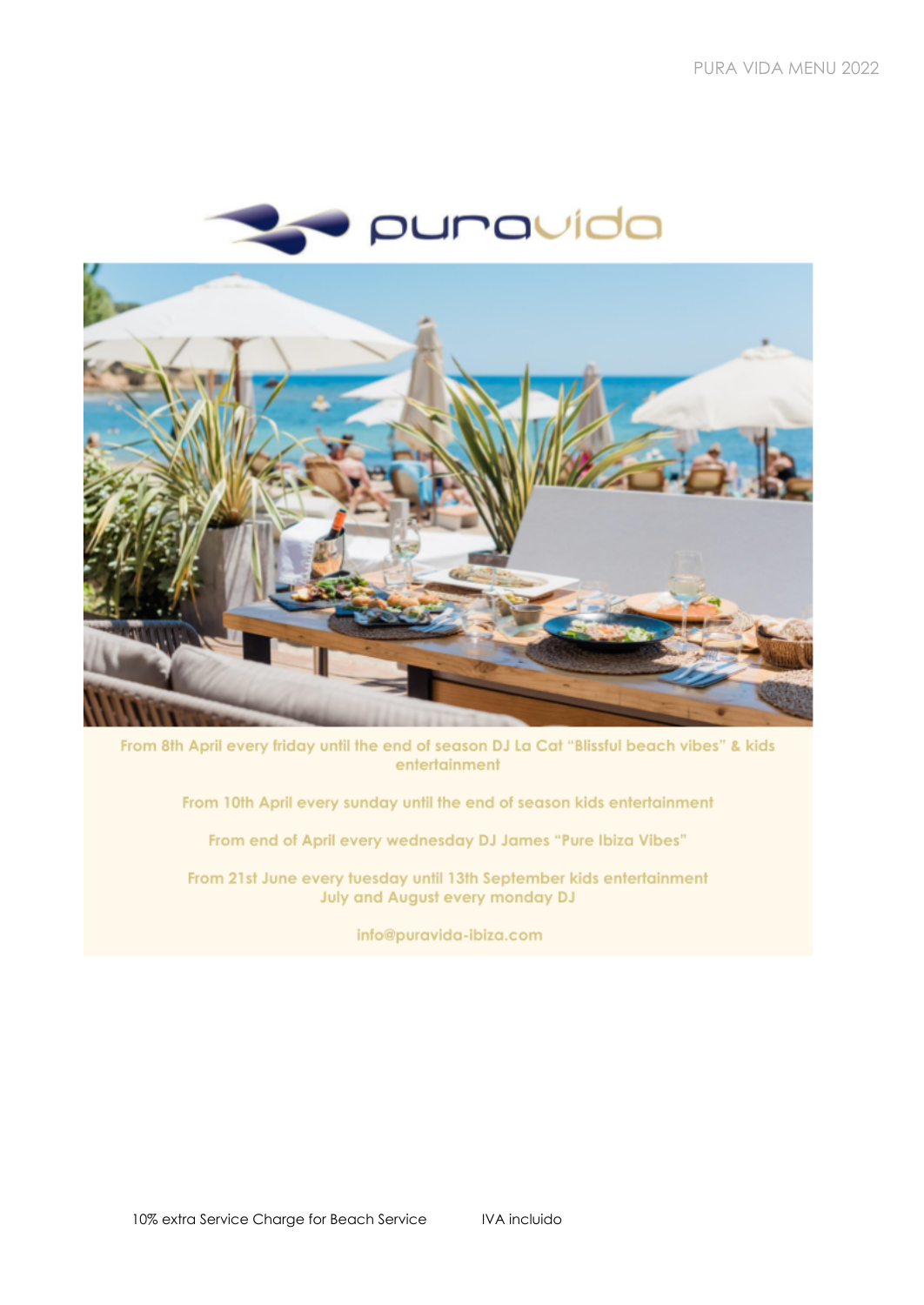## **PURA VIDA MENU 2022**

#### **MENU DE CAVIAR / CAVIAR MENU / KAVIAR MENÜ / KAVIAAR MENU**

| <b>Caviar Voyage Siberian</b> | 30g | 69,00 €      |
|-------------------------------|-----|--------------|
| <b>Caviar Voyage Siberian</b> | 50g | 98,00 €      |
|                               |     |              |
|                               |     |              |
| <b>Caviar Voyage Oscetra</b>  | 30g | 79,00 €      |
| <b>Caviar Voyage Oscetra</b>  | 50g | $108,00 \in$ |

\* Caviar servido con blinis, nata agria, chalotas picada, yema picado, clara de huevo picado

\* Caviar served with blinis, sour cream, chopped shallots, chopped yolk, chopped egg white

\* Kaviar servieren wir mit Blinis, Sauerrahm, gehackten Schalotten, gehacktem Eigelb, gehacktem Eiweiß

\* Kaviaar geserveerd op gemalen ijs, crème fraîche, gehakte sjalotten, gehakte eigeel, gehakte eiwit

**Ostras con Caviar** (6 ostras & 30g caviar Siberian) 96,00 €

| $\ast$ | Raw giant prawn "Carabinero" with burrata and lime | per piece  |             |
|--------|----------------------------------------------------|------------|-------------|
|        | Carabinero con burrata y lima                      | por unidad | $25.00 \in$ |
|        |                                                    |            |             |
| $\ast$ | Oesters met kaviaar (6 oesters & 30g kaviaar)      |            |             |
| $\ast$ | Austern mit Kaviar (6 Austern & 30g Kaviar)        |            |             |
| $\ast$ | Oysters with caviar (6 oysters & 30g caviar)       |            |             |

\* Rohe Riesengarnele "Carabinero" mit Burrata und Limette pro Stück

\* Rauwe grote garnaal "Carabinero" met burrata en limoen per stuk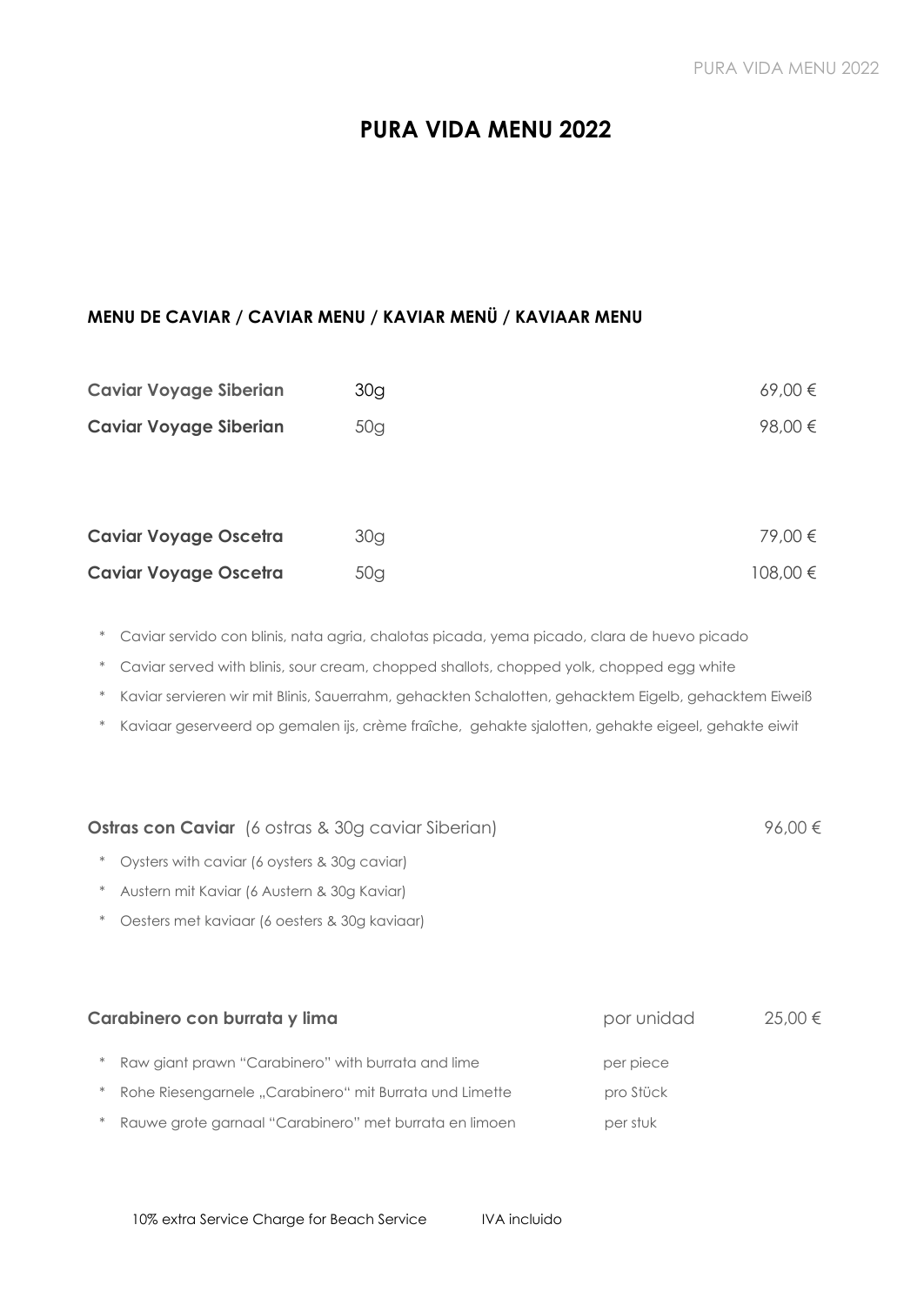#### PURA VIDA MENU 2022

|        | Carabinero con caviar                        | por unidad | $35,00 \in$ |
|--------|----------------------------------------------|------------|-------------|
|        | Raw giant prawn "Carabinero" with caviar     | per piece  |             |
|        | Rohe Riesengarnele "Carabinero" mit Kaviar   | pro Stück  |             |
| $\ast$ | Rauwe grote garnaal "Carabinero" met caviaar | per stuk   |             |

## **MENU DE OSTRAS / OYSTER MENU / AUSTERN MENU / OESTER MENU**

#### Al natural  $6.00 \le$ /und.

\* Classic oysters

- \* Austern klassischer Art
- \* De oester klassieker

Estilo thai glaseado de Sriracha y brotes de cilantro  $6.00 \le f$  und.

- \* Spicy Thai: with hot Sriracha sauce, soy glaze & coriander sprouts
- \* Thailändischer Art: mit scharfer Sriracha Sauce, Soja Glasur & Koriandersprossen
- \* De pittige Thai: met hete Sriracha-saus, soja glazuur & koriander spruitjes

- \* with Gin Tonic
- \* mit Gin Tonic
- \* met Gin Tonic

Al Gin Tonic  $7,00 \notin /$  und.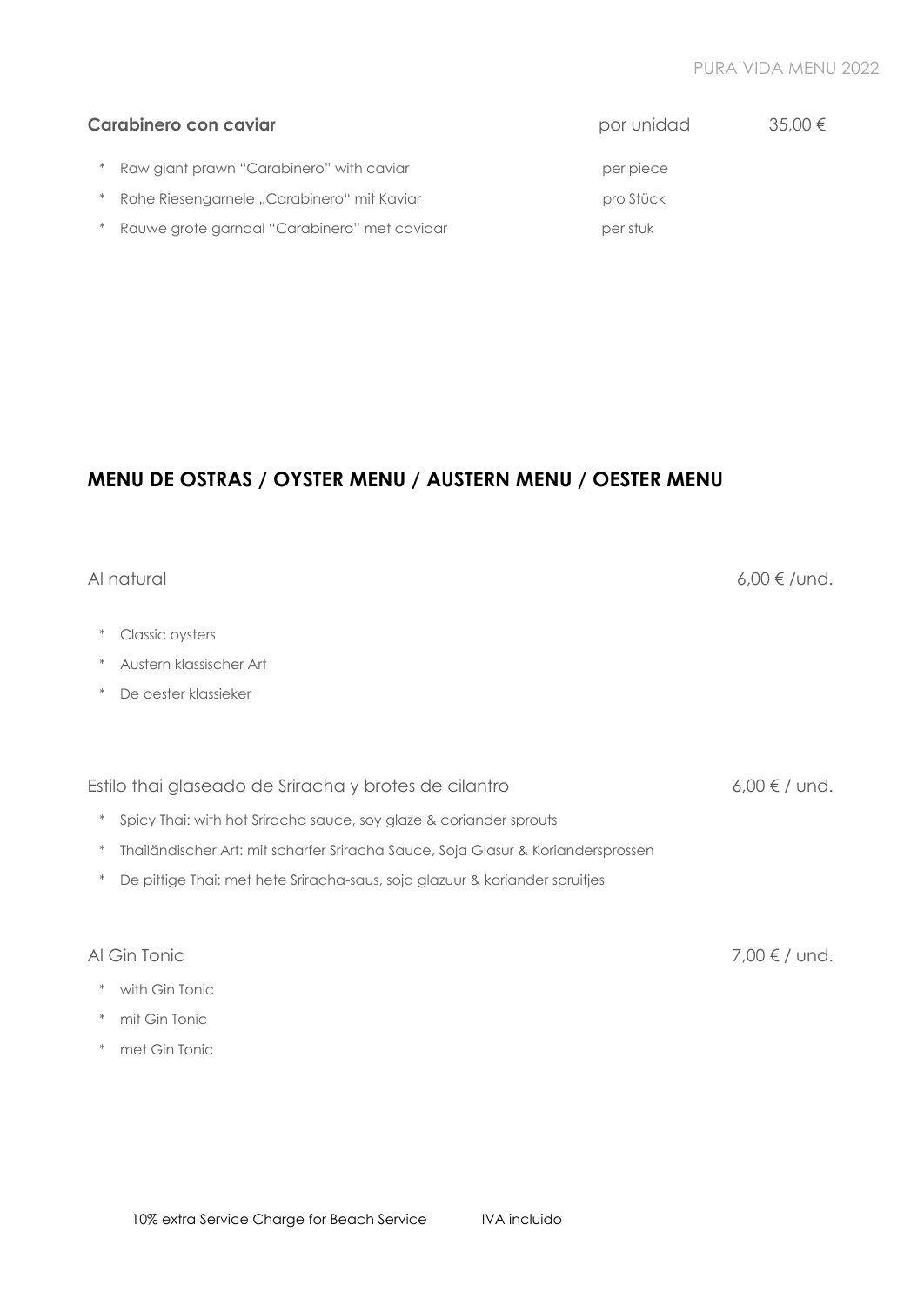## **ENTRANTES / STARTERS / VORSPEISEN / VORGERECHTEN**

| Tartar de atún, aguacate y ponzu                                                                                 | 28,00 € |
|------------------------------------------------------------------------------------------------------------------|---------|
| Tuna tartare with avocado and ponzu<br>$\ast$                                                                    |         |
| Thunfisch Tatar mit Avocado und Ponzu<br>$\ast$                                                                  |         |
| Tonijntartaar met avocado en ponzu                                                                               |         |
|                                                                                                                  |         |
| Tiraditos de sirvia con leche de tigre                                                                           | 24,00 € |
| $\ast$<br>Raw fish cured with "Tiger's milk" a typical peruvian citrus-based, spicy marinade                     |         |
| $\ast$<br>Roher Fisch gegart in "Leche de Tigre" einer typisch peruanischen, zitrus basierten, scharfen Marinade |         |
| $\ast$<br>Rauwe vis gegarrd in "tijgermelk" een Peruaanse, pittige marinade op basis van citrusvruchten          |         |
|                                                                                                                  |         |
| Tartar de ternera blanca, parmesano crujiente y frambuesa                                                        | 22,00 € |
| White veal tartare, crunchy parmesan and raspberry                                                               |         |
| $\ast$<br>Kalbstatar, knuspriger Parmesan und Himbeere                                                           |         |
| Kalfsvlees tartaar, krokante parmezaan en framboos                                                               |         |
|                                                                                                                  |         |
| Calamares frito con mayonesa de limón                                                                            | 21,00 € |
| Deep fried calamari with lemon mayonnaise                                                                        |         |
| Frittierte Calamari mit Zitronen Mayonnaise<br>$\ast$                                                            |         |
| Gefrituurde calamares met citroen mayonaise                                                                      |         |
|                                                                                                                  |         |
| Sauté de almejas y mejillones                                                                                    | 24,00 € |
| Mussels and clams in broth                                                                                       |         |
| Venus- und Miesmuscheln im Sud                                                                                   |         |
| Mosselen in bouillon                                                                                             |         |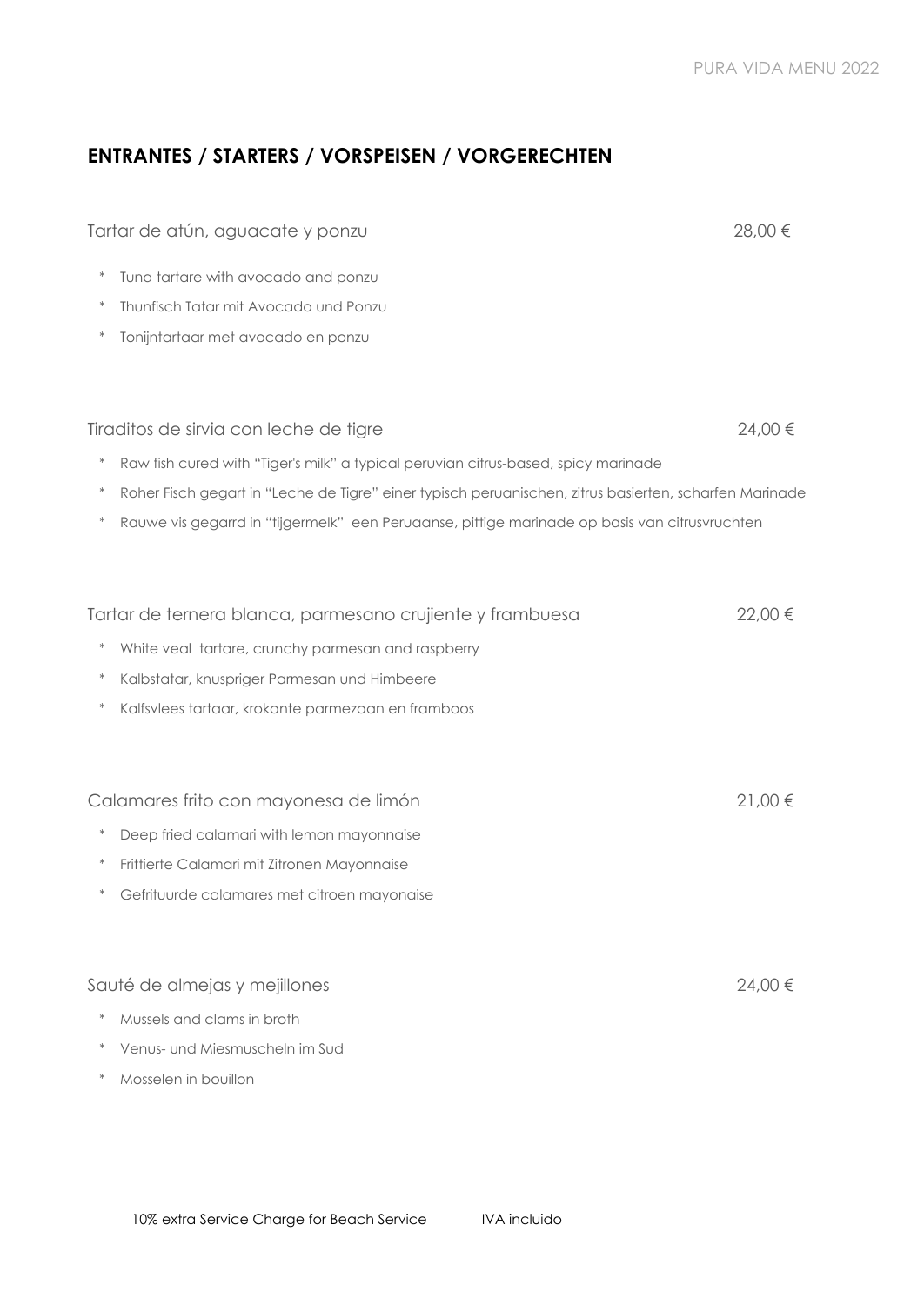### Berenjenas a la parmesana casera 16,00 €

- \* Homemade eggplant with parmesan
- \* Hausgemachte Auberginen mit Parmesan
- \* Zelf gemaakt aubergine met parmezaan

## **ENSALADAS/ SALADS / SALATE / SALADES**

|        | Poké de salmón teriyaki con quinoa, aguacate y brotes         | 19,00 €     |
|--------|---------------------------------------------------------------|-------------|
| $\ast$ | "Poké Bowl" with teriyaki salmon, quinoa, avocado and sprouts |             |
|        | "Poké Bowl" mit Teriyaki Lachs, Quinoa, Avocado und Sprossen  |             |
|        | "Poké Bowl" met teriyaki zalm, quinoa, avocado en spruitjes   |             |
|        |                                                               |             |
|        | Ensalada Caesar estilo Pura Vida con pollo de payés           | $21,00 \in$ |
|        | Caesar Salad "Pura Vida style"                                |             |
|        | Caesar Salat "Pura Vida"                                      |             |
|        | Caesar salade "Pura Vida"                                     |             |
|        |                                                               |             |
|        | Ensalada de burrata con tomatitos y albahaca                  | 18,00€      |
| $\ast$ | Burrata salad with cherry tomatoes and basil                  |             |
| $\ast$ | Burrata Salat mit Cherrytomaten und Basilikum                 |             |
| $\ast$ | Burrata salade met kerstomaat en basilicum                    |             |
|        |                                                               |             |
|        | Tomates de nuestro huerto, calabacín y cebolletas             | 14,00 €     |
| $\ast$ | Tomatoes from our garden, zucchini and spring onions          |             |
| $\ast$ | Tomaten aus unserem Garten, Zucchini und Frühlingszwiebeln    |             |
| $\ast$ | Tomaten uit onze tuin, courgette en bosuitje                  |             |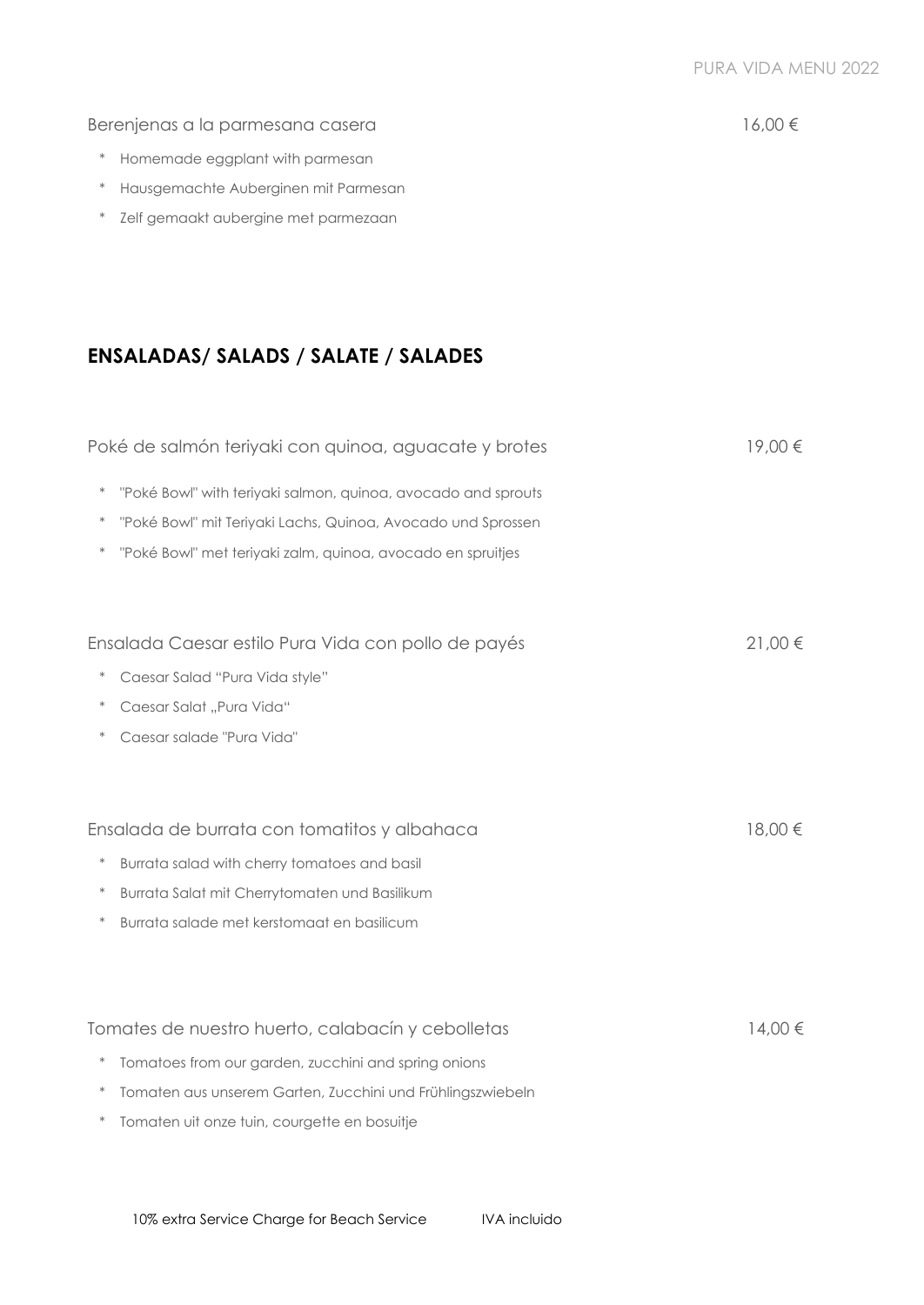## **PASTA Y ARROZ / PASTA AND RICE / PASTA UND REIS / PASTA EN RIJST**

| Spaghetti con dos tomates del Vesuvio                       | 19,00€                  |
|-------------------------------------------------------------|-------------------------|
| $\ast$<br>Spaghetti with tomatoes from Vesuvio, south italy |                         |
| $\ast$<br>Spaghetti mit Tomaten aus Vesuvio, Süditalien     |                         |
| Spaghetti met tomaten van Vesuvio, Zuid-Italië              |                         |
|                                                             |                         |
|                                                             |                         |
| Linguine con tartar de cigalas                              | 34,00 €                 |
| Linguine with clayfish tartare<br>$\ast$                    |                         |
| $\ast$<br>Linguine mit Kaisergranat Tartar                  |                         |
| Linguine met langoustine tartaar<br>$\ast$                  |                         |
|                                                             |                         |
|                                                             |                         |
| Arroz meloso con bogavante                                  | 38,00€ p.p. (min 2 pax) |
| Traditional creamy rice with seafood and fresh lobster      |                         |

- \* Traditioneller cremiger Reis mit Meeresfrüchten und frischem Hummer
- \* Traditioneel romige rijst met zeevruchten en verse kreeft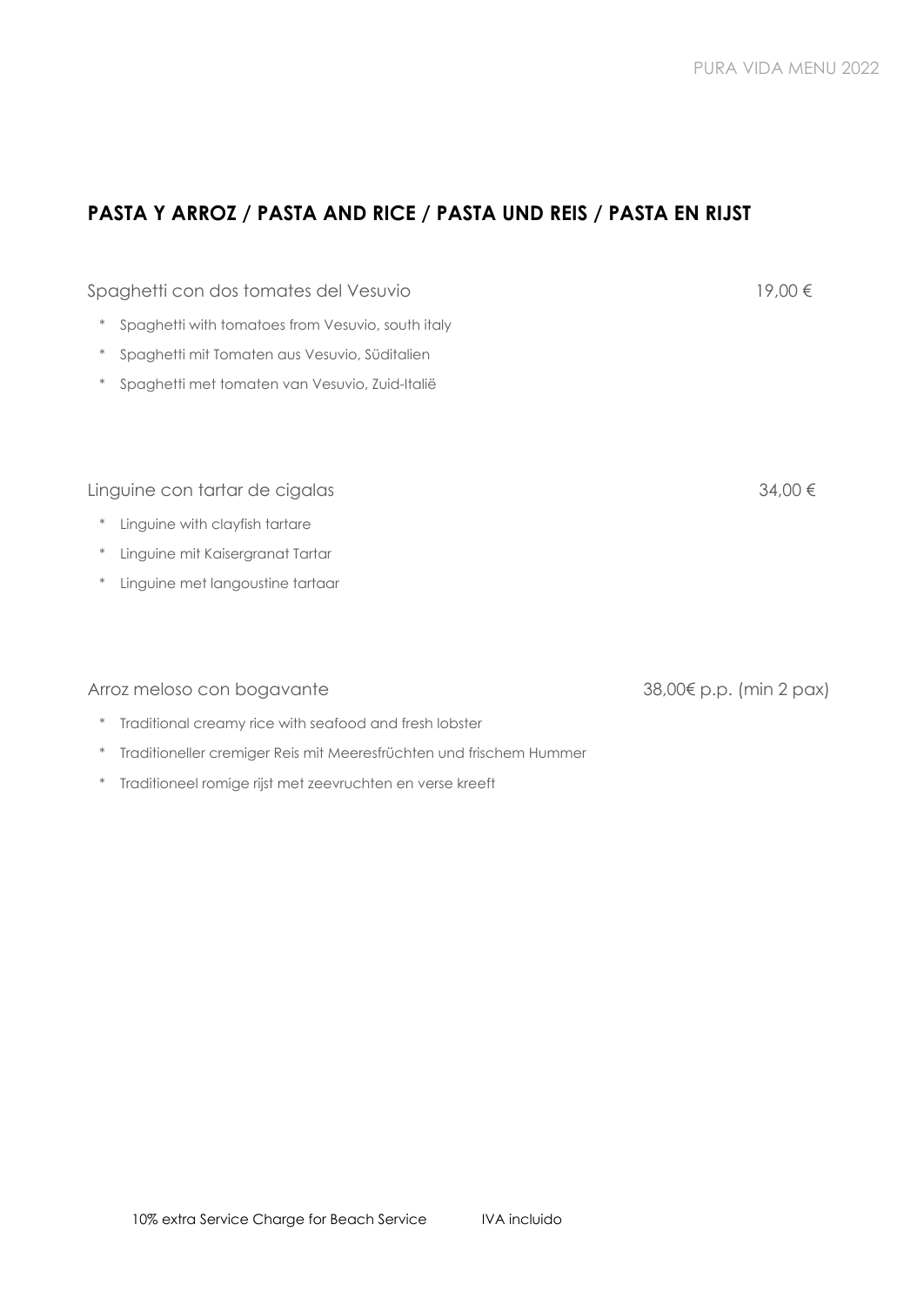## **GRILL**

| Gambas de Ibiza                                                   | 145,00 € / kg |
|-------------------------------------------------------------------|---------------|
| $\ast$<br>King prawns from Ibiza                                  |               |
| Garnelen aus Ibiza<br>$\ast$                                      |               |
| Gambas van Ibiza<br>$\ast$                                        |               |
| Bogavante nacional                                                | 140,00 € / kg |
| National lobster<br>$\ast$                                        |               |
| Nationaler Hummer<br>$\ast$                                       |               |
| Nationaal kreeft<br>$\ast$                                        |               |
| Langosta                                                          | 160,00 € / kg |
| Spiny lobster<br>$\ast$                                           |               |
| Languste<br>$\ast$                                                |               |
| Langoest<br>$\ast$                                                |               |
| Pescado del día de Ibiza                                          | 85,00 € / kg  |
| $\ast$                                                            |               |
| Catch of the day from Ibiza<br>Fang des Tages aus Ibiza<br>$\ast$ |               |
| Vangst van de dag van Ibiza<br>$\ast$                             |               |
| Lomo alto (350g)                                                  | 36,00€        |
| $\ast$<br>Entrecôte from the prime rib                            |               |
| Entrecôte von der Hochrippe<br>$\ast$                             |               |

\* Entrecôte van het klapstuk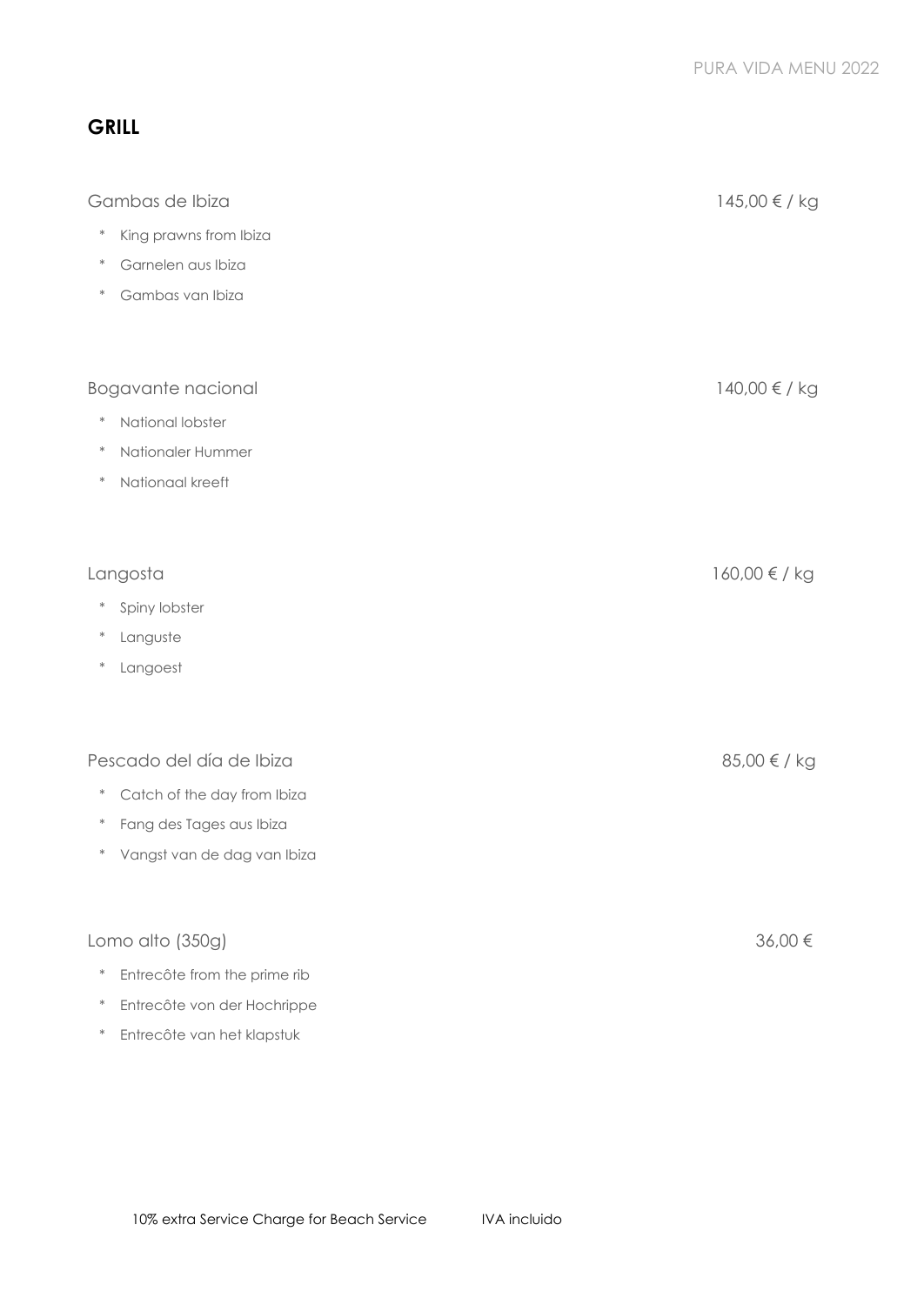10% extra Service Charge for Beach Service IVA incluido

- \* Chicken thigh
- \* Hähnchenschenkel
- \* Kippendij

Todos los platos salen con guarnición de verdura de nuestro huerto o ensaladita verde / All dishes are served with vegetables from our garden or a small green salad / Alle Gerichte werden mit Gemüse aus unserem Garten oder einem kleinen grünen Salat gereicht / Alle gerechten worden geserveerd met groenten uit onze tuin of een kleine groene salade

## **PESCADERIA / FISH MARKET / FISCHMARKT / VISMARKT**

|                  | Tataki de atún con hinojo, naranja y mezcal                                                        | $28.00 \in$ |
|------------------|----------------------------------------------------------------------------------------------------|-------------|
| $\ast$<br>$\ast$ | Tuna tataki with fennel, orange and mezcal                                                         |             |
|                  | Thunfisch Tataki mit Fenchel, Orange und Mezcal<br>Tonijn tataki met venkel, sinaasappel en mezcal |             |
|                  |                                                                                                    |             |
|                  |                                                                                                    |             |
|                  | Salmón glaseado, arroz basmati y leche de coco                                                     | 24.00 €     |
| $\ast$           | Glazed salmon, basmati rice and coconut milk                                                       |             |
|                  | Glasierter Lachs, Basmati Reis und Kokosnussmilch                                                  |             |
|                  | Geglazuurde zalm, basmati rijst en kokosmelk                                                       |             |
|                  |                                                                                                    |             |
|                  |                                                                                                    |             |
|                  | Filete de lubina con puré de patatas y almejas con verduritas baby                                 | $34.00 \in$ |
| $\ast$           | Sea bass filet with mashed potatoes and clams with baby vegetables                                 |             |
| $\ast$           | Wolfsbarschfilet mit Kartoffelpüree und Venusmuscheln mit Babygemüse                               |             |
| $\ast$           | Zeebaarsfilet met aardappelpuree en mosselen met babygroenten                                      |             |
|                  |                                                                                                    |             |

Muslo de pollo payés 24,00 €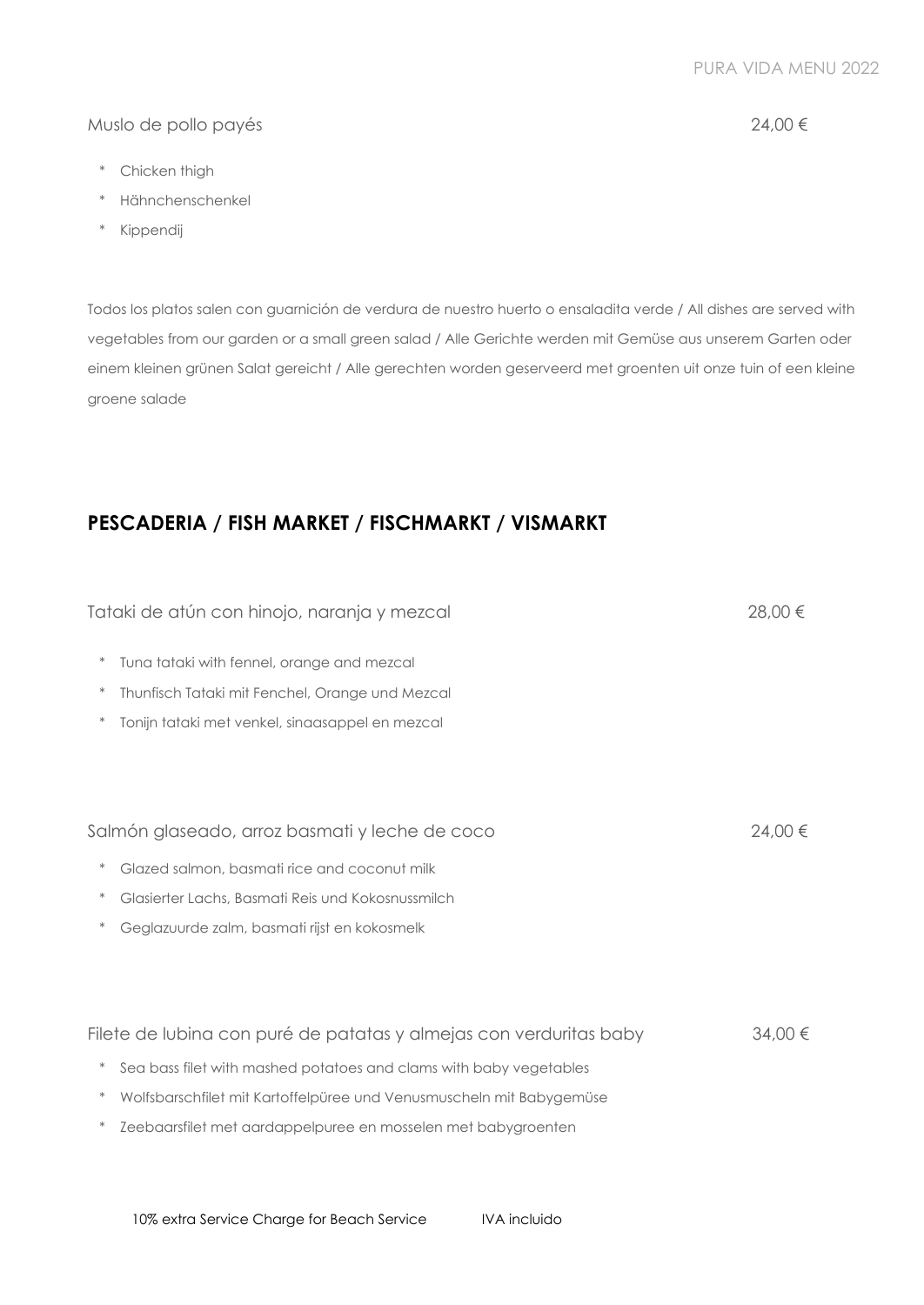#### nuestro huerto o ensaladita verde

- \* Whole sea bass baked in salt or from the oven with vegetables from our garden or a small green salad
- \* Ganzer Wolfsbarsch im Salzmantel oder aus dem Ofen mit Gemüse aus unserem Garten oder einem kleinen grünen Salat
- \* Hele zeebaars gebakken in zout of uit de oven met groenten uit onze tuin of een kleine groene salade

### **SNACKS**

Hamburguesa de Pura Vida con mozzarella ahumada, guanciale y patatas fritas 21,00 €

- \* Pura Vida burger with smoked mozzarella cheese, guanciale and french fries
- \* Pura Vida Hamburger mit geräuchertem Mozzarella, Guanciale und Pommes Frites
- \* Pura Vida burger met gerookte mozzarella, guanciale en frietjes

#### Jamón Iberico con pan de cristal y tomate 28,00 €

- \* Cured iberian premium ham with crispy bread and tomato
- \* Iberischer Premium Schinken mit knusprigem Brot und Tomate
- \* Iberische premium ham met krokant brood en tomaat

#### Patatas fritas caseras  $8.00 \in$

- \* Homemade french fries
- \* Hausgemachte Pommes Frites
- \* Zelfgemaakt frietjes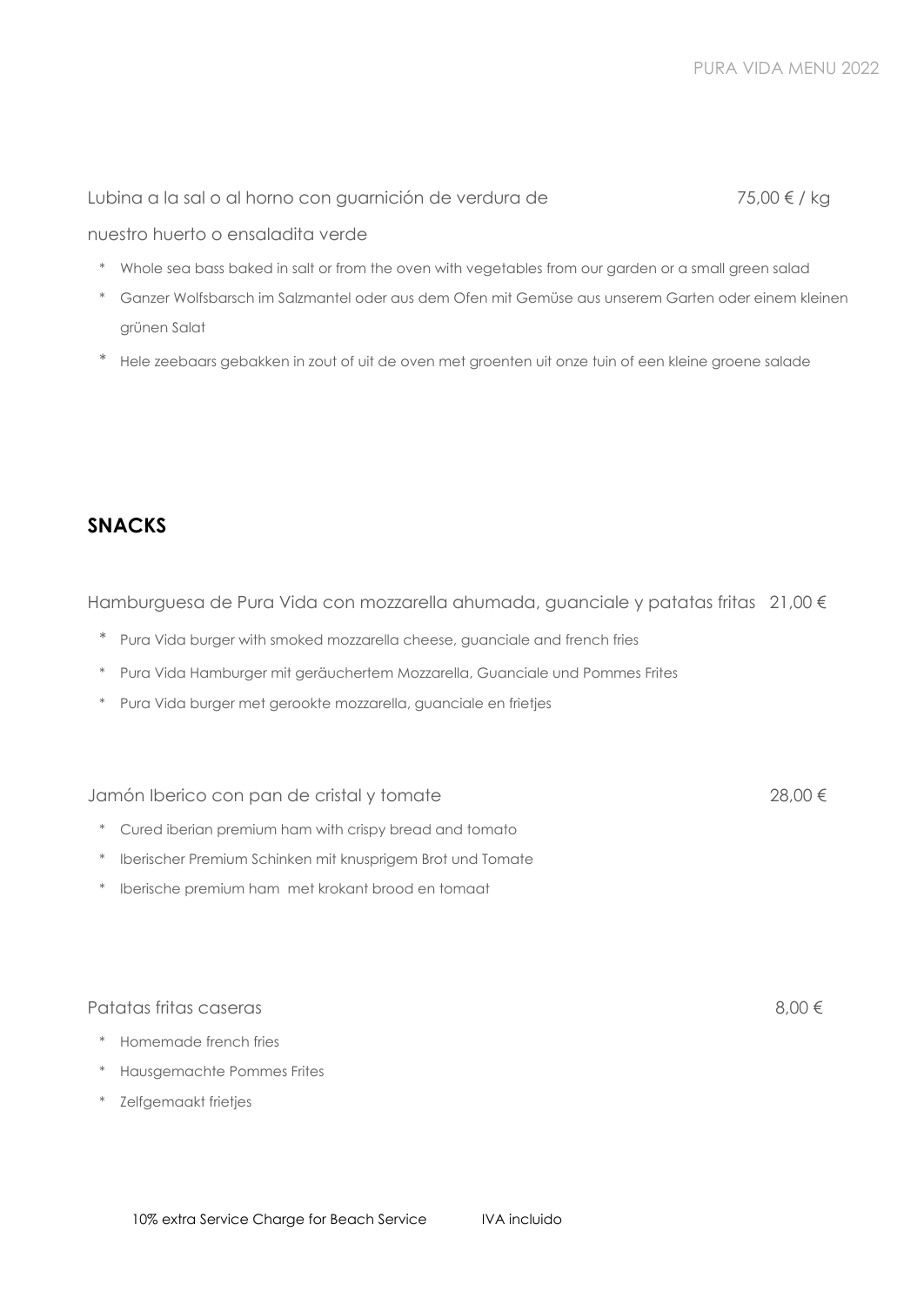## **SPECIAL DULCES Y POSTRES / SWEETS & DESSERTS / SÜßES & NACHTISCH / ZOET & NAGERECHTEN**

| Tarta de queso, frambuesas y lima                                       | $0,00 \in$ |
|-------------------------------------------------------------------------|------------|
| Cheesecake, raspberries and lime<br>$\ast$                              |            |
| Käsekuchen, Himbeeren und Limette<br>$\ast$                             |            |
| Kaaskoek, framboos en limoen<br>$\ast$                                  |            |
|                                                                         |            |
| EL Tiramisu original                                                    | $8,00 \in$ |
|                                                                         |            |
| Crumble de manzana con helado de vainilla                               | $9,00 \in$ |
| Apple crumble with vanilla ice cream<br>$\ast$                          |            |
| Apfel-Crumble mit Vanille Eiscreme                                      |            |
| Appelkruimeltaart met vanille ijs                                       |            |
|                                                                         |            |
| Milhojas de chocolate y avellanas                                       | $9,00 \in$ |
| Chocolate-hazelnut napoleon<br>$\ast$                                   |            |
| Gebäck aus Blätterteig gefüllt mit Schokolade und Haselnüssen<br>$\ast$ |            |
| Gebak van bladerdeeg gevuld met chocolade en hazelnoten<br>$\ast$       |            |
|                                                                         |            |
|                                                                         |            |
| Fruta fresca de temporada                                               | 12,00 €    |
| Seasonal fruits                                                         |            |
| Früchte der Saison                                                      |            |